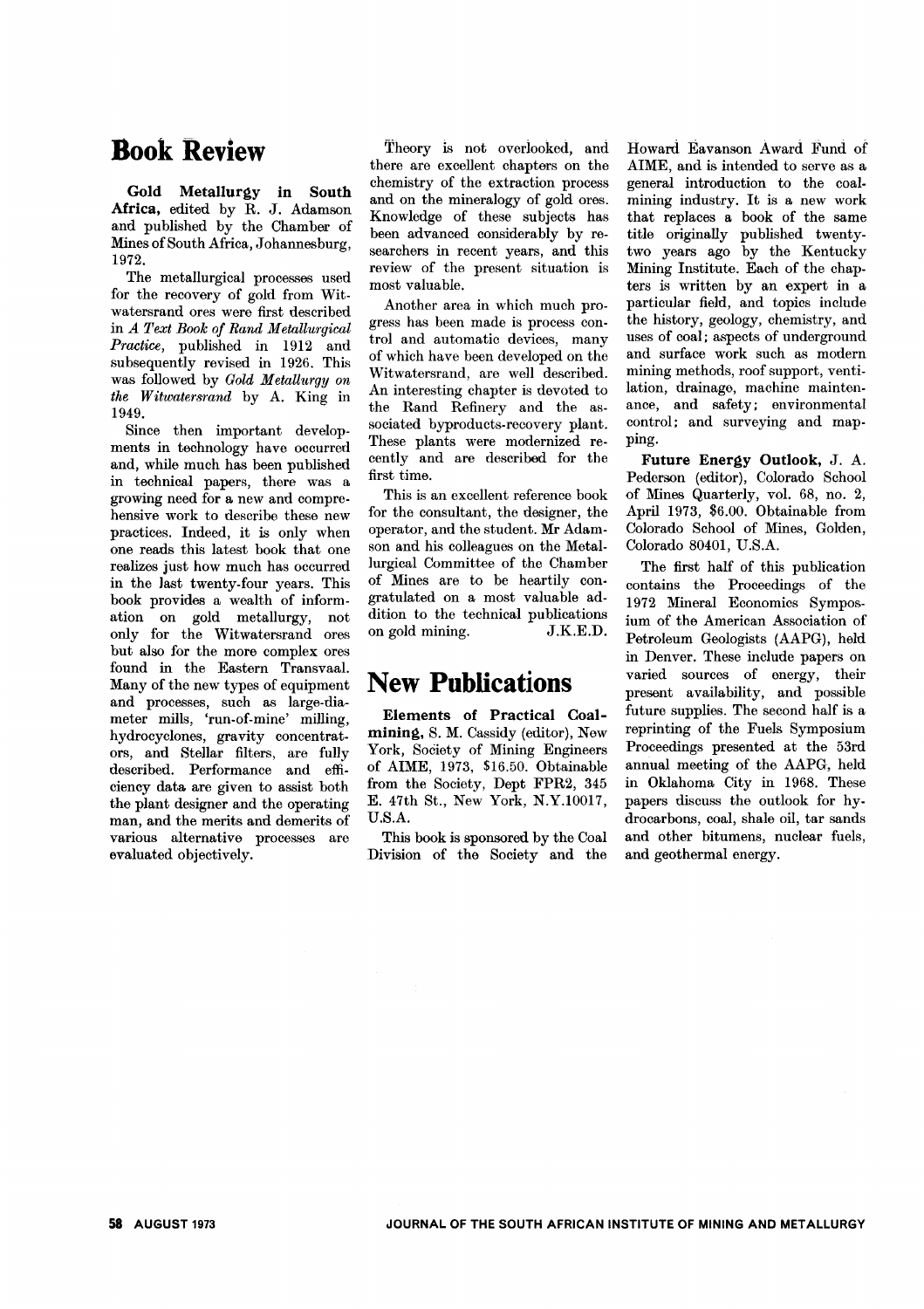# **Company affiliates**

The following members have been admitted to the Institute as Company affiliates.

AE & Cl Limited.

AfroxjDowson and Dobson Limited. Amalgamated Collieries of S.A. Limited.

Apex Mines Limited.

- Associated Manganese Mines of S.A. Limited.
- Blackwood Hodge (S.A.) Limited.
- Blyvooruitzicht G.M. Co. Ltd.
- Boart & Hard Metal Products S.A. Limited.

Bracken Mines Limited.

Buffelsfontein G.M. Co. Limited.

Consolidated Murchison (Tvl) Goldfields & Development Co. Limited. Doornfontein G.M. Co. Limited. Durban Roodepoort Deep Limited. East Driefontein G.M. Co. Limited. East Rand Prop. Mines Limited. Free State Saaiplaas G.M. Co. Limited. Fraser & Chalmers S.A. (Pty) Limited. Gardner-Denver Co. Africa (Pty) Ltd. Goldfields of S.A. Limited. The Grootvlei (Pty) Mines Limited. Harmony Gold Mining Co. Limited. Hartebeesfontein G.M. Co. Limited.

Hewitt-Robins-Denver (Pty) Limited. Highveld Steel and Vanadium Corporation Limited. Hudemmco (Pty.) Ltd. Impala Platinum Limited. James Sydney & Company (Pty) Limited. Kinross Mines Limited. Kloof Gold Mining Co. Limited. Lennings Holdings Limited. Leslie G.M. Limited. Libanon G.M. Co. Limited. Lonrho S.A. Limited. Loraine Gold Mines Limited. Marievale Consolidated Mines Limited. Matte Smelters (Pty) Limited. Northern Lime Co. Limited. O'okiep Copper Company Limited. Palabora Mining Co. Limited President Steyn G.M. Co. Limited.

Pretoria Portland Cement Co. Limited.

Prieska Copper Mines (Pty) Limited. Rand Mines Limited.

- Rooiberg Minerals Development Co. Limited.
- Rustenburg Platinum Mines Limited (Union Section).

Rustenburg Platinum Mines Limited (Rustenburg Section). St. Helena Gold Mines Limited. Shaft Sinkers (Pty) Limited. S.A. Land Exploration Co. Limited. Stilfontein G.M. Co. Limited. The Griqualand Exploration and Finance Co. Limited. The Messina (Transvaal) Development Co. Limited. Trans-Natal Coal Corporation Limited. Tvl Cons. Land & Exploration Co. Tsumeb Corp. Limited. Union Corporation Limited. Vaal Reefs Exploration & Mining Co. Limited. Venterspost G.M. Co. Limited. Vergenoeg Mining Co. (Pty) Limited. Virginia O.F.S. Gold Mining Co. Limited. Vlakfontein G.M. Co. Limited. Welkom Gold Mining Co. Limited. West Driefontein G.M. Co. Limited. Western Deep Levels Limited. Western Holdings Limited. Winkelhaak Mines Limited.